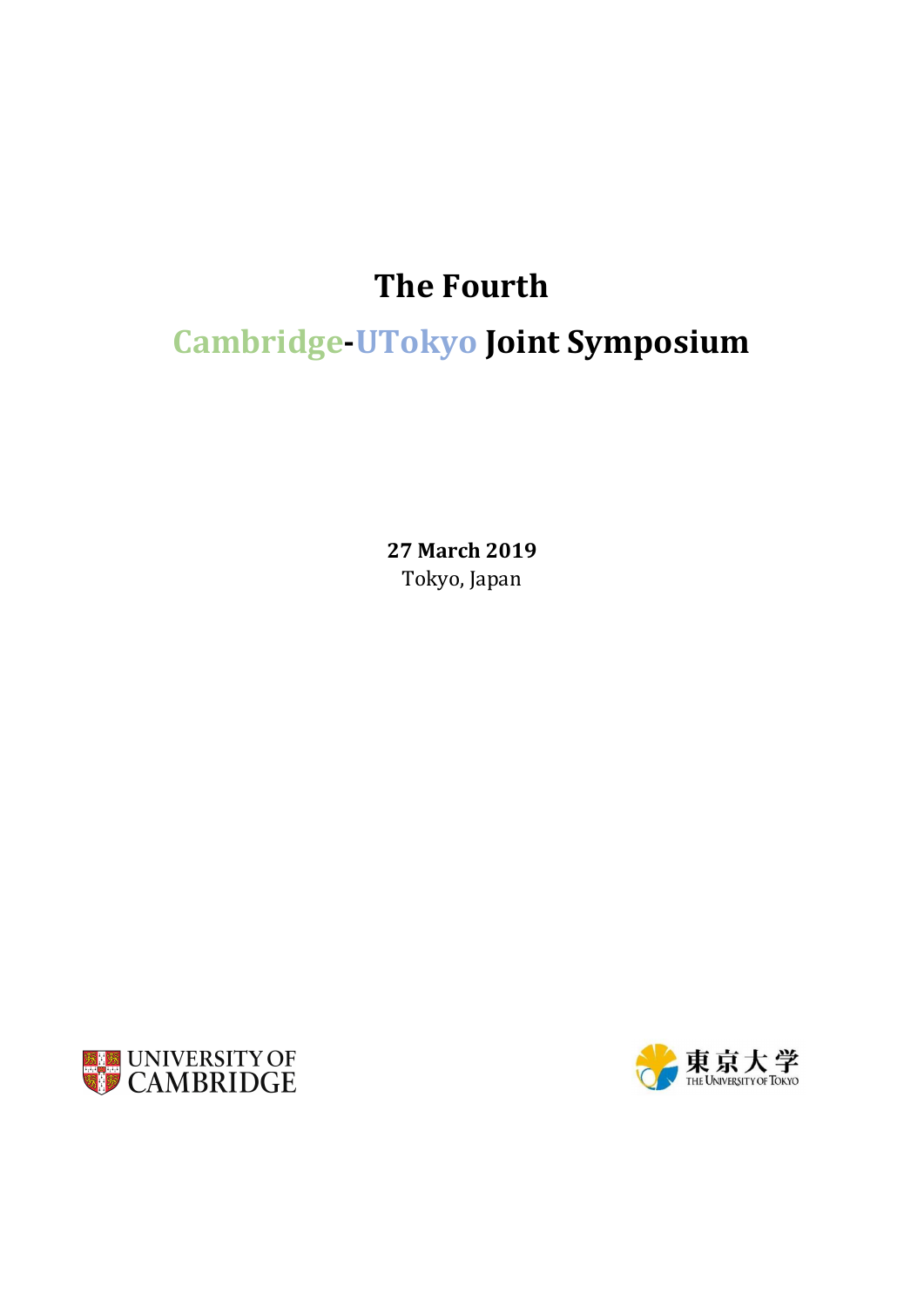### **The Fourth Cambridge - UTokyo Joint Symposium Sustainability and Innovation for Society Agenda**

#### **Wednesday 27 March 2019**

#### **Venue: Main Conference Room, Sanjo Conference Hall 2F**

#### **Chair: Naoto Sekimura**, Vice President (UTokyo)

| 10:00                                                                   | Masashi Haneda, Executive Vice President (UTokyo)                                                                                            |  |
|-------------------------------------------------------------------------|----------------------------------------------------------------------------------------------------------------------------------------------|--|
| <b>Opening Remarks</b>                                                  | David Cardwell, Pro-Vice-Chancellor (Cambridge)                                                                                              |  |
|                                                                         | H.E. Paul Madden CMG, Ambassador (British Embassy Tokyo)                                                                                     |  |
| <b>Contribution of University to Innovation in Society and Industry</b> |                                                                                                                                              |  |
| 10:10                                                                   | Makoto Gonokami, President (UTokyo)                                                                                                          |  |
| Presentations                                                           | "The University of Tokyo Future Society Initiative (FSI)                                                                                     |  |
|                                                                         | - Contributing to the Future of Humanity and the Planet -"                                                                                   |  |
|                                                                         | Stephen Toope, Vice-Chancellor (Cambridge)                                                                                                   |  |
|                                                                         | "Impact and innovation: contributing to society through global collaboration"                                                                |  |
| 10:40                                                                   | Group Photo/Coffee Break                                                                                                                     |  |
| <b>Strategies and Actual Measures</b>                                   |                                                                                                                                              |  |
| $11:00 - 12:30$                                                         | <b>Moderators:</b>                                                                                                                           |  |
| Presentations                                                           | Mamoru Mitsuishi, Executive Director and Vice President (UTokyo)<br>Michael Handford, Adviser to the Graduate School of Engineering (UTokyo) |  |
| and                                                                     |                                                                                                                                              |  |
| Panel Discussion                                                        | <b>Cambridge</b><br>David Cardwell, Pro-Vice-Chancellor for Strategy and Planning                                                            |  |
|                                                                         | Richard Prager, Head of Department of Engineering                                                                                            |  |
|                                                                         | Mikael Adolphson, Head of Department of East Asian Studies                                                                                   |  |
|                                                                         | <b>UTokyo</b><br>Masashi Haneda, Executive Vice President<br>Hiroaki Aihara, Executive Director and Vice President                           |  |
|                                                                         | Tatsuya Okubo, Dean of the Graduate School of Engineering                                                                                    |  |

| $12:40 - 13:50$ | Lunch Break |
|-----------------|-------------|
|                 |             |